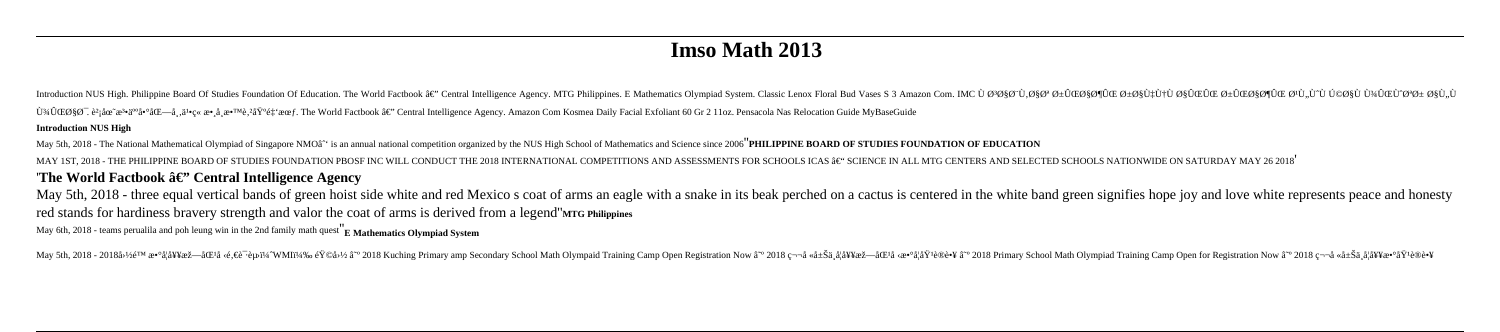## secondary school math' '**Classic Lenox Floral Bud Vases S 3 amazon com**

May 4th, 2018 - A tempting trio These romantic vases all feature bas relief sculpting floral accents and fluted rims But each vase is a different shape creating a visually pleasing display"IMC  $\hat{U} \otimes \hat{W} \otimes \hat{W} \otimes \hat{W$ *<u>BSUCCIC O+UCOSONUG O+U, U^U UOOSU U34UGEU^O\*O+ OSU, U U34UGOSO-</u>* 

MAY 1ST, 2018 - IMC Ù,ØU`QU`LU,ØU`LU@Ù+Ú© ØD± Ø\$ÛŒÙ+ ØuÙ•ØÙ‡ هر رV^Ø\$ Ø\$Ø\$O\$Ù; ØD\$+Ø\$Ø\$Ø\$Ø\$Ø\$V\$\$P\$\$V\$\$V\$\$V\$\$ \$@\$@\$Q\$\$Q\$\$Q\$\$Q\$\$Q\$\$Q\$\$ '**財團法人啰北å¸'ä¹•ç« æ•¸å¸æ•™è'²åŸºé‡'會**

May 6th, 2018 - å°•å,數å,競辿å°•å,數å,ä,–界é,€è«‹è¾èĉ†åœ‹éš›å°•å,數å¸ç«¶è¾¿ pmwc 2018 pmwc 2017 èû tinimc 2017 國際尕å,數å¸å•Šè‡ªç,¶ç§'å¸å¥§æž—åŒ<sup>l</sup>亞 imso''**The World Factbook ‒' Central Intelligence Agency** May 4th, 2018 - The United States and its partners continue to face a growing number of global threats and challenges The CIA $\hat{\mathbf{a}} \in \mathbb{M}$ s mission includes collecting and analyzing information about high priority na international terrorism the proliferation of weapons of mass destruction cyber attacks international organized crime and''**Amazon Com Kosmea Daily Facial Exfoliant 60 Gr 2 11oz** May 4th, 2018 - This Gentle Daily Exfoliating Treatment Lifts Off Dirt Dead Skin Cells Excess Makeup And Removes Impurities To Reveal A Smooth Radiant Complexion' '*pensacola Nas Relocation Guide MyBaseGuide*

May 5th, 2018 - Pensacola Nas 3835 W Navy Blvd Pensacola 32507 Caring 850 455 1349 For Pets Amp Their People Fax Two Locations To Better Serve You General Medicine Amp Dog Training Surgery Services Dentistry Amp Dental Rad